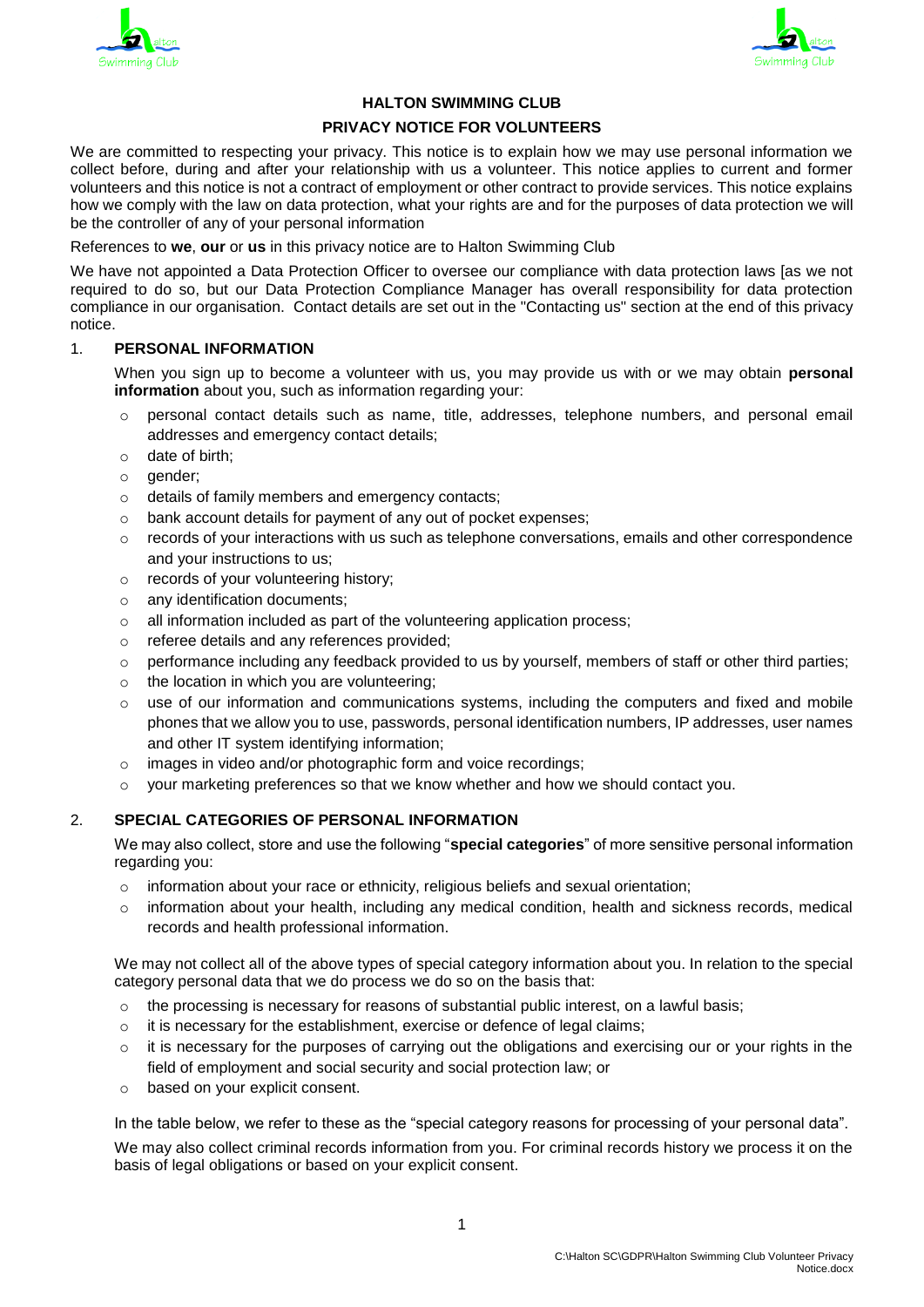



# 3. **WHERE WE COLLECT YOUR INFORMATION**

We typically collect personal information about our volunteers through the application process directly from you. We may sometimes collect additional information from third parties including former clubs or other organisations you may have volunteered for or via background check agencies. We will also collect additional personal information throughout the period of you volunteering for us and when you make a query and/or complaint or when you correspond with us by phone, e-mail or in some other way

We also may collect personal information about you from any third party references you provide as part of the application process for becoming a volunteer or from any feedback provided to us about your performance as a volunteer.

If you are providing us with details of referees, next of kin, beneficiaries, family members and emergency contacts they have a right to know and to be aware of how what personal information we hold about them, how we collect it and how we use and may share that information. Please share this privacy notice with those of them whom you feel are sufficiently mature to understand it. They also have the same rights as set out in the "**Your rights in relation to personal information**" section below.

## 4. **USES MADE OF YOUR PERSONAL INFORMATION**

The table below describes the main purposes for which we process your personal information, the categories of your information involved and our lawful basis for being able to do this.

| <b>Purpose</b>                                                                                                                                                                                                           | <b>Personal information used</b>                                                                                            | <b>Lawful basis</b>                                                                                                                                                                                                              |  |
|--------------------------------------------------------------------------------------------------------------------------------------------------------------------------------------------------------------------------|-----------------------------------------------------------------------------------------------------------------------------|----------------------------------------------------------------------------------------------------------------------------------------------------------------------------------------------------------------------------------|--|
| Non- 'special categories' of Personal Information                                                                                                                                                                        |                                                                                                                             |                                                                                                                                                                                                                                  |  |
| Making a decision about your<br>appointment as a volunteer<br>and managing the                                                                                                                                           | All the personal information<br>we collect from you as part<br>of the application process.                                  | We need this information to be able to<br>perform and administer your contract with us<br>as a volunteer.                                                                                                                        |  |
| appointment process                                                                                                                                                                                                      | Records of volunteering<br>history.<br>Referee details and any<br>references.                                               |                                                                                                                                                                                                                                  |  |
| To produce and maintain our<br>website and any external<br>marketing campaigns in order<br>to promote volunteer<br>opportunities and to<br>recognise the value created<br>by our volunteers across the<br>sports network | video<br>and/or<br>in<br>Images<br>photographic form and voice<br>recordings                                                | Where you have given us your consent to do<br>SO.                                                                                                                                                                                |  |
| Paying you for any out of<br>pocket expenses                                                                                                                                                                             | Transaction and payment<br>information.                                                                                     | We need this information to make any out-<br>of-pocket expense payments to you.                                                                                                                                                  |  |
| Assessing experience for a<br>particular role or task                                                                                                                                                                    | Records of your volunteering<br>history.<br>All information included as<br>part of the volunteering<br>application process. | We have a legitimate business interest to<br>ensure that our volunteers are suitable for<br>the role.                                                                                                                            |  |
| <b>Dealing with legal disputes</b><br>involving you, or any other<br>volunteers, including<br>accidents                                                                                                                  | All non-'special categories'<br>of personal information                                                                     | We have a legitimate business interest to<br>ensure that all legal claims are managed<br>effectively.<br>We also have a legal obligation to report any<br>accidents at a workplace in accordance with<br>health and safety laws. |  |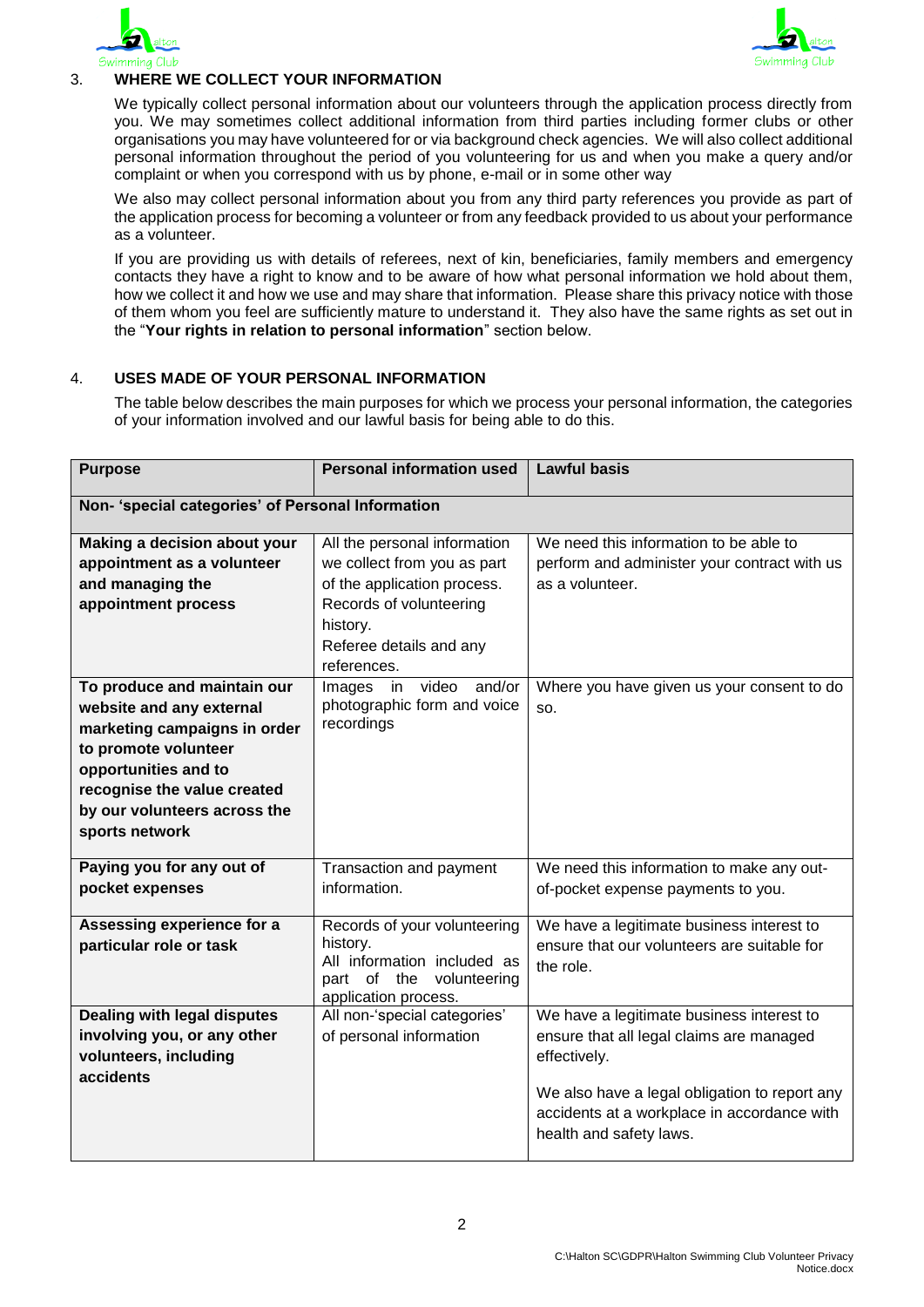



| <b>SWIMMING CIUD</b>                                                                                                                                                                                                                                                                                                            |                                                                                                                                                                  | <b>OWITHTHING CIUD</b>                                                                                                                                                                     |  |  |
|---------------------------------------------------------------------------------------------------------------------------------------------------------------------------------------------------------------------------------------------------------------------------------------------------------------------------------|------------------------------------------------------------------------------------------------------------------------------------------------------------------|--------------------------------------------------------------------------------------------------------------------------------------------------------------------------------------------|--|--|
| For the purposes of ensuring<br>the security of our systems<br>and information as well as<br>member/customer information                                                                                                                                                                                                        | Use of our information and<br>communications<br>systems,<br>including the computers and<br>fixed and mobile phones that<br>we allow you to use.                  | We have a legitimate business interest in<br>ensuring our systems are secure.                                                                                                              |  |  |
| To prevent and detect criminal<br>or improper acts                                                                                                                                                                                                                                                                              | Identification documents                                                                                                                                         | We may have a legal obligation to do so,<br>otherwise we have a legitimate business<br>interest to protect our organisation against<br>criminal or improper acts.                          |  |  |
| Storage of records relating to<br>you and also records relating<br>to our organisation                                                                                                                                                                                                                                          | All non-'special categories'<br>of personal information                                                                                                          | We need this information to be able to fulfil<br>our contract with you.                                                                                                                    |  |  |
| To send you information we<br>think you might find useful or<br>which you have requested<br>from us, including information<br>about volunteering<br>opportunities and other ways<br>of supporting our<br>organisation or the sport,<br>provided you have indicated<br>that you are happy to be<br>contacted for these purposes. | Personal contact details<br>such as name, title, email<br>addresses and telephone<br>numbers                                                                     | Where you have given us your consent to do<br>SO.                                                                                                                                          |  |  |
| To arrange and administer<br>your attendance at an event<br>you have volunteered for                                                                                                                                                                                                                                            | Personal contact details.<br>Details of family members<br>and emergency contacts.                                                                                | This is necessary to enable us to register<br>you on to and properly manage and<br>administer your attendance at the event.                                                                |  |  |
| For the purposes of equal<br>opportunities monitoring                                                                                                                                                                                                                                                                           | Name, title, date of birth;<br>gender, location of<br>volunteering.                                                                                              | We may have a legal obligation to do so and<br>we have a legitimate interest in doing so to<br>make sure our organisation is offering fair<br>volunteering opportunities to everyone.      |  |  |
| To assess your performance<br>as a volunteer                                                                                                                                                                                                                                                                                    | Performance including any<br>feedback provided to us by<br>yourself, members of staff or<br>other third parties.                                                 | We have a legitimate interest to ensure your<br>suitability for any future volunteering roles<br>and to ensure that your volunteering<br>experience with us is positive and<br>worthwhile. |  |  |
| 'Special categories' of Personal Information and Criminal Records                                                                                                                                                                                                                                                               |                                                                                                                                                                  |                                                                                                                                                                                            |  |  |
| Storage of records relating to<br>you and also records relating<br>to our organisation.                                                                                                                                                                                                                                         | All 'special categories' of<br>personal information.                                                                                                             | We process special category personal data<br>on the basis of the "special category reasons<br>for processing of your personal data"<br>referred to in section 2 above.                     |  |  |
| To assess your suitability for<br>any activities or events we<br>host.                                                                                                                                                                                                                                                          | Information about your<br>health, including any<br>medical condition, health<br>and sickness records,<br>medical records and health<br>professional information. | We process special category personal data<br>on the basis of the "special category reasons<br>for processing of your personal data" referred<br>to in section 2 above                      |  |  |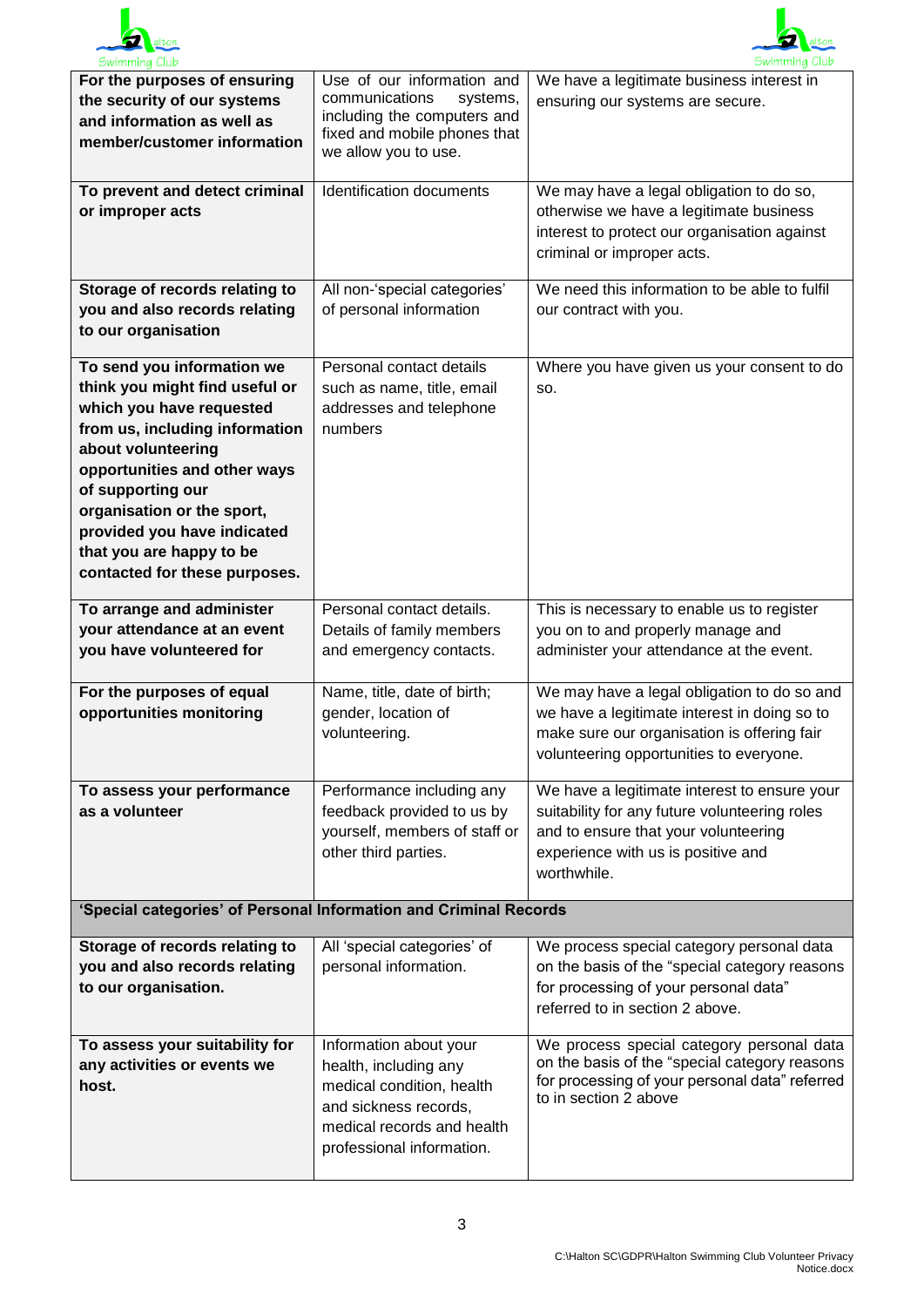



|                                | $\sim$ $\cdots$ $\cdots$ $\cdots$ $\cdots$      |
|--------------------------------|-------------------------------------------------|
| Information about your         | We process special category personal data       |
| health, including any          | on the basis of the "special category reasons   |
| medical condition, health      | for processing of your personal data"           |
| and sickness records.          | referred to in section 2 above.                 |
| medical records and health     |                                                 |
|                                |                                                 |
|                                |                                                 |
|                                |                                                 |
|                                |                                                 |
| Information<br>about<br>vour   | For criminal records history we process it on   |
| criminal<br>convictions<br>and | the basis of legal obligations or based on your |
| offences.                      | explicit consent.                               |
|                                |                                                 |
|                                |                                                 |
|                                |                                                 |
|                                |                                                 |
|                                | professional information.                       |

For some of your personal information you will have a legal, contractual or other requirement or obligation for you to provide us with your personal information. If you do not provide us with the requested personal information we may not be able to admit you as a volunteer or we may not be able to properly perform our arrangements with you or comply with legal obligations and we may have to terminate your position as a volunteer. For other personal information you may not be under an obligation to provide it to us, but if you do not provide it then we may not be able to properly perform our arrangements with you as a volunteer.

Where you have given us your consent to use your personal information in a particular manner, you have the right to withdraw this consent at any time, which you may do by contacting us as described in the "**Contacting us**" section below.

Please note however that the withdrawal of your consent will not affect any use of the data made before you withdrew your consent and we may still be entitled to hold and process the relevant personal information to the extent that we are entitled to do so on bases other than your consent. Withdrawing consent may also have the same effects as not providing the information in the first place, for example we may no longer be able to provide certain benefits to you as a volunteer.

### 5. **DISCLOSURE OF YOUR PERSONAL INFORMATION**

We share personal information with the following parties:

- o **Any party approved by you.**
- o **To any governing bodies or regional bodies for the sports covered by our club**: to allow them to properly administer the sport on a local, regional and national level.
- o **The Government or our regulators:** where we are required to do so by law or to assist with their investigations or initiatives.
- o **Police, law enforcement and security services**: to assist with the investigation and prevention of crime and the protection of national security.
- Providing references to future employers or organisations you may wish to volunteer for.
- o **Our NGB, Regional or County bodies:** for the purposes of providing you with information on any further volunteering opportunities where you have given your express consent to do so.

We do not disclose personal information to anyone else except as set out above.

### 6. **TRANSFERRING YOUR PERSONAL INFORMATION INTERNATIONALLY**

The personal information we collect is not transferred to and stored in countries outside of the UK and the European Union.

#### 7. **HOW LONG DO WE KEEP PERSONAL INFORMATION FOR?**

The duration for which we retain your personal information will differ depending on the type of information and the reason why we collected it from you. However, in some cases personal information may be retained